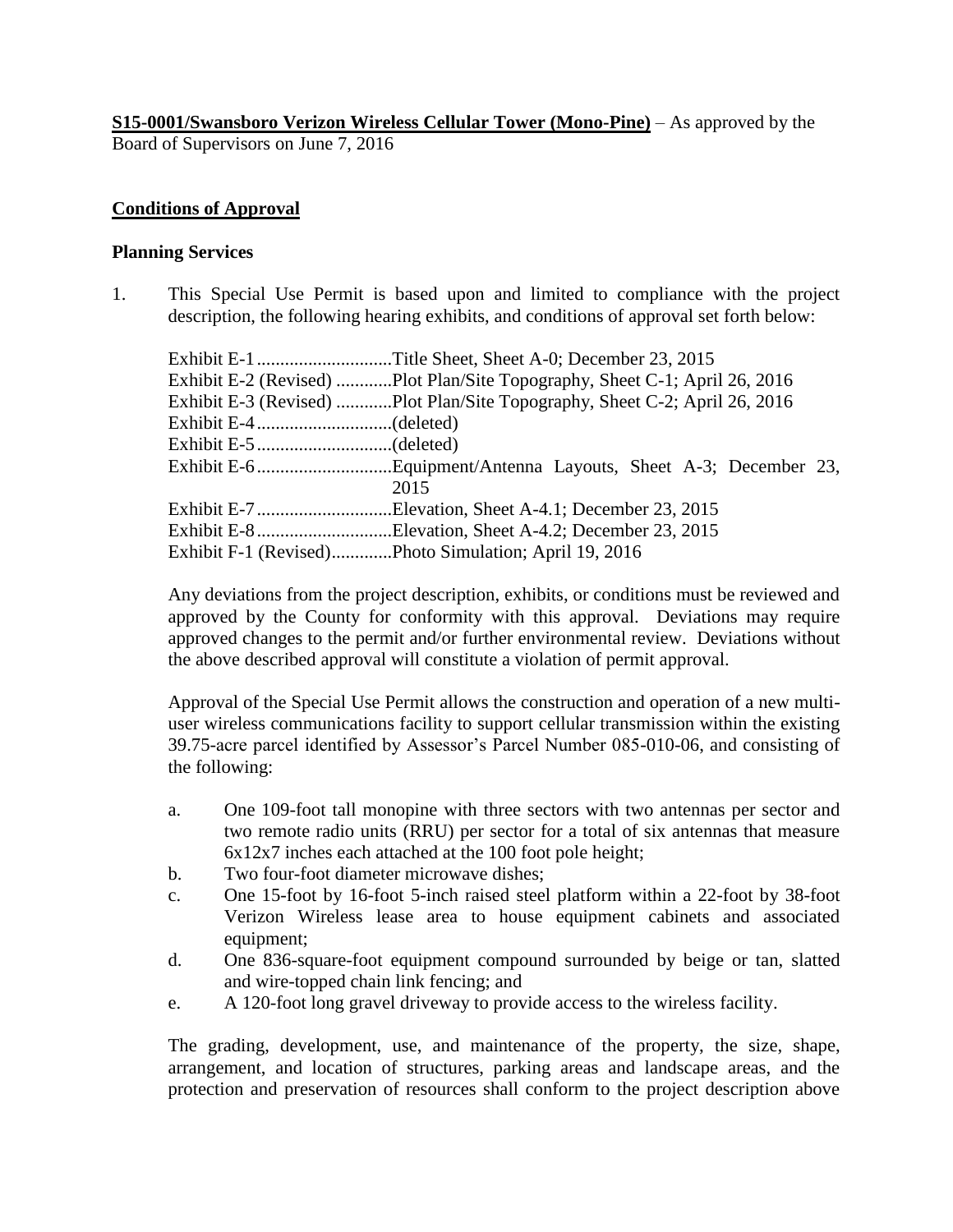and the hearing exhibits and conditions of approval below. The property and any portions thereof shall be sold, leased or financed in compliance with this project description and the approved hearing exhibits and conditions of approval hereto. All plans must be submitted for review and approval and shall be implemented as approved by the County.

### **Development Services Division (Planning)**

- 2. The following conditions of approval, as amended from COC04-0048, shall be completed prior to issuance of any development permits for the parcel:
	- a. An irrevocable offer of dedication, 25 feet from the centerline of One Eye Creek Road, for road and public utility purposes, including all slope easements, shall be offered to the County across the frontage of the subject parcel. The offer of dedication shall be made on a form approved by the Transportation Division.
	- b. A STOP sign per Standard Plan 105A shall be placed at the intersection of One Eye Creek Road and Mosquito Road.
	- c. A "Not a County Maintained Road" sign, 24x30-inches, black on white, shall be placed on One Eye Creek Road at the intersection with Mosquito Road.
	- d. A street sign in conformance with Standard Plan 105 (B-1) shall be installed at the intersection of One Eye Creek Road and Mosquito Road.
	- e. The property owner shall have the parcel evaluated by a septic system design consultant and the findings submitted to the El Dorado County Environmental Management Division to determine if the parcel can support an on-site septic disposal system prior to application for a building permit.
	- f. The applicant shall improve that portion of One Eye Creek Road fronting the subject property to Standard Plan 101-C providing for a minimum unrestricted roadway width of 18 feet with 2-foot shoulders. The roadway improvements and surfacing shall be subject to the review and approval of the Transportation Division and the Mosquito Fire Protection District. Letters evidencing satisfaction with this condition shall be provided to the Planning Division.
- 3. Pursuant to County Code Section 130.54.060, implementation of the project must occur within 24 months of approval of this Special Use Permit, otherwise the permit becomes null and void. It is the responsibility of the applicant to monitor the time limit and make diligent progress toward implementation of the project and compliance with conditions of approval.
- 4. The applicant shall assume full responsibility for resolving television reception interference or other electrical interference caused by the operation of this facility. The applicant shall take corrective action within 30 days of the receipt of any written complaint.
- 5. All equipment shelters, cabinets or other auxiliary structures shall be painted in a matching color to comply with the screening requirements of Section 130.40.130.D.1 of the Zoning Ordinance. The pole shall have simulated bark, and the RF antennas shall be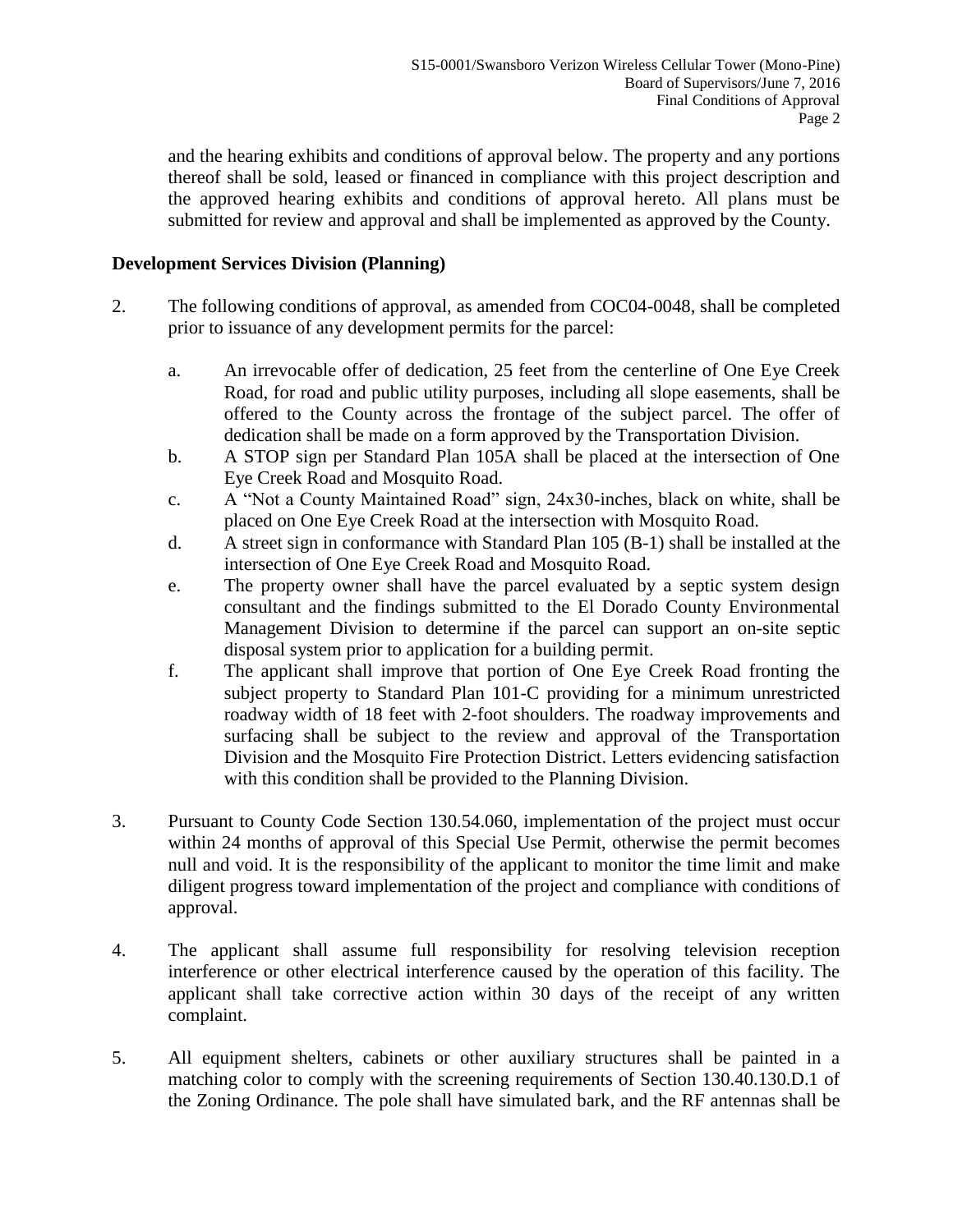painted with non-reflective paint and maintained to match the color of the branch needles. All antennas shall be covered with antenna socks that shall match the color and texture of the branch leaves. The branches shall be installed with random lengths that create an asymmetrical appearance conforming to the shape of a natural Pine tree. No antenna shall project out past the branch tips. Planning Services shall verify the painting of all structures prior to final inspection and approval of the facility.

- 6. All improvements associated with the communication facility, including equipment shelters, antennae, and fencing shall be properly maintained at all times. Colors of the panels, equipment enclosure, and other improvements visible to the public shall be maintained to ensure the appearance remains consistent.
- 7. Prior to commencement of any use authorized by this permit, the applicant shall provide a written description, together with appropriate documentation, showing conformance of the project with each condition imposed as part of the project approval. The applicant shall make the actual and full payment of Planning and Building Division processing fees for the Special Use Permit and Building Permits prior to issuance of a Building Permit. The applicant shall also schedule an inspection by the Planning Division prior to Building Permit final for any Building Permit for verification of compliance with applicable Conditions of Approval.
- 8. All obsolete or unused communication facilities shall be removed within six months after the use of that facility has ceased or the facility has been abandoned. The applicant shall notify Planning Services at the time of abandonment and all disturbance related to the communication facility shall be restored to pre-project condition.
- 10. Due to the ever-changing technology of wireless communication systems, this Special Use Permit shall be reviewed by the County Development Services Department every five years. At each five-year review, the permit holder shall provide the Development Services Department with a status report on the then current use of the subject site and related equipment to include dated photos of the tower and equipment. Development Services shall review the status and determine whether to:
	- a. Allow the facility to continue to operate under all applicable conditions; or
	- b. Hold a public hearing to determine whether to modify the conditions of approval in order to reduce identified adverse impacts; or initiate proceedings to revoke the special use permit, requiring the facility's removal if it is no longer an integral part of the wireless communications system.

By operation of this condition, it is the intent of County to reserve the right to modify or add new conditions, consistent with the language specified above. The failure of the County to conduct or complete a five-year review in a timely fashion shall not invalidate the Special Use Permit. The applicant shall pay a fee determined by the Development Services Director to cover the cost of processing a five-year review on a time and materials basis.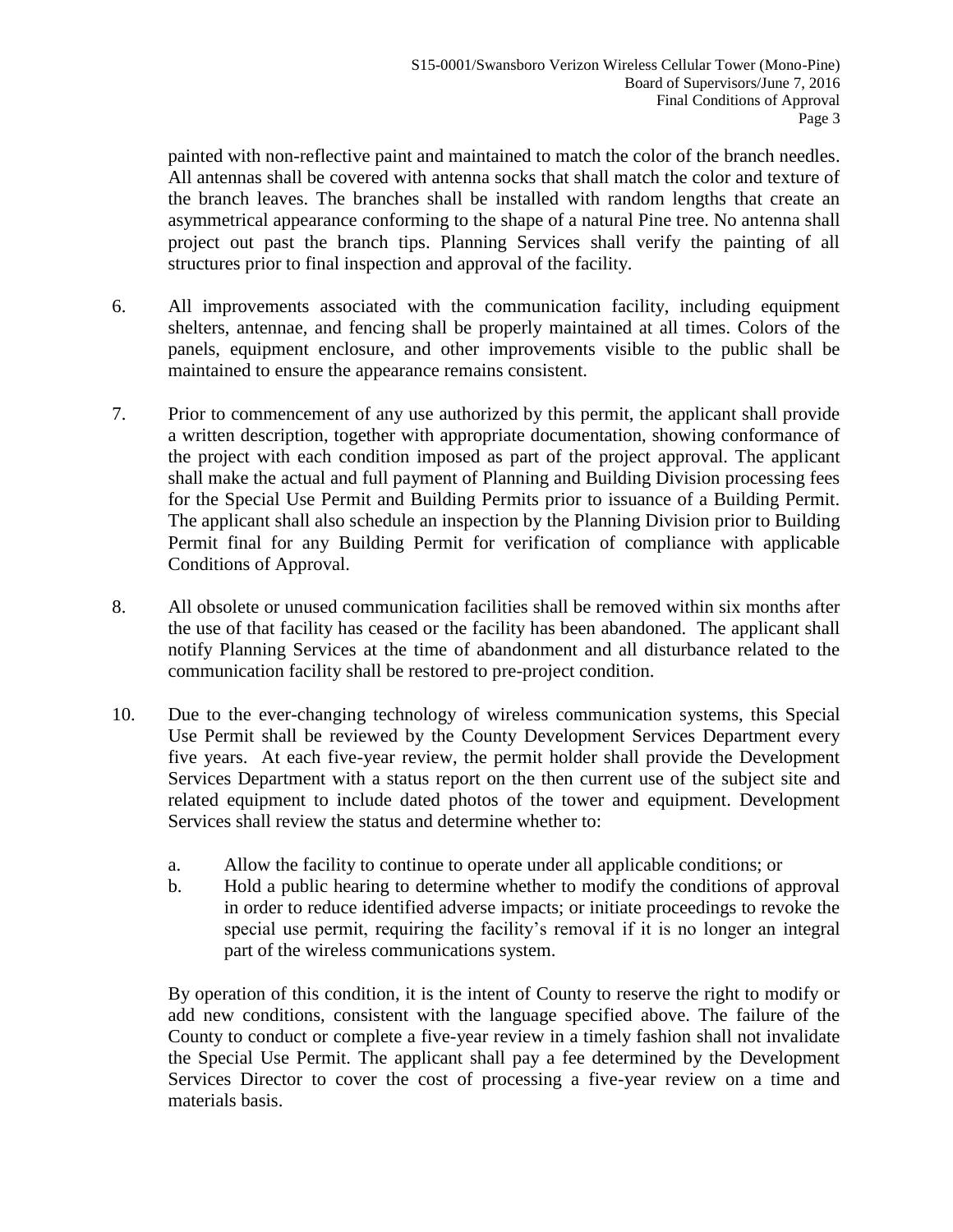- 11. The operator (lessee) and property owner (lessor) are responsible for complying with all conditions of approval contained in this Special Use Permit. Any zoning violations concerning the installation, operation, and/or abandonment of the facility are the responsibility of the owner and the operator.
- 12. BIO-1: Pre-construction Survey Required: The following shall be incorporated as a note on the grading/improvement plans:
	- a. If construction takes place between May and June, the applicant will be required to conduct surveys for the presence of four special status plant species (*Clarkia biloba ssp. brandegeeae, Clarkia virgata, Horkelia parryi, and Chlorogalum grandiflorum*); and
	- b. If construction is to take place during nesting season of raptors (February 1 to September 1) the applicant will be required to conduct a survey for active nests on and around the project site, and
	- c. Within 14 days prior to construction the applicant will be required to conduct a survey for roosting silver haired and Yuma myotis bats.

If any of the species are found, the applicant shall take necessary measures to protect the species in coordination with the state Department of Fish and Wildlife or the California Native Plant Society. Grading and construction activities may begin after appropriate measures are taken.

Monitoring Responsibility: Planning Services.

Monitoring Requirement: This requirement shall be placed on all grading plans. Planning Services shall review the surveys prior to issuance of a grading permit and/or ground disturbance within the entire project parcel.

- 13. The project will remove less than 0.01 percent of oak canopy. The applicant shall plant, maintain and monitor the required replacement of oak canopy as described in the *Biological Assessment for the Verizon Swansboro Site, Foothill Associates (dated January 18, 2016)* and in accordance with General Plan Policy 7.4.4.4 Option A and Interim Interpretive Guideline to General Plan Policy 7.4.4.4 (Option A). The applicant shall submit an updated canopy assessment for review by the County with submittal of grading/building permits. The applicant shall supply Planning Services with proof that the planting has occurred prior to building permit final. Prior to issuance of final occupancy permit, an oak tree maintenance and monitoring agreement shall be secured for the long-term maintenance and preservation of these replanted trees, in accordance with the Interim Interpretive Guideline.
- 14. The applicant shall incorporate into the grading permit plan and implement all tree preservation and protection measures detailed in the *Biological Assessment for the Verizon Swansboro Site, Foothill Associates* (dated January 18, 2016).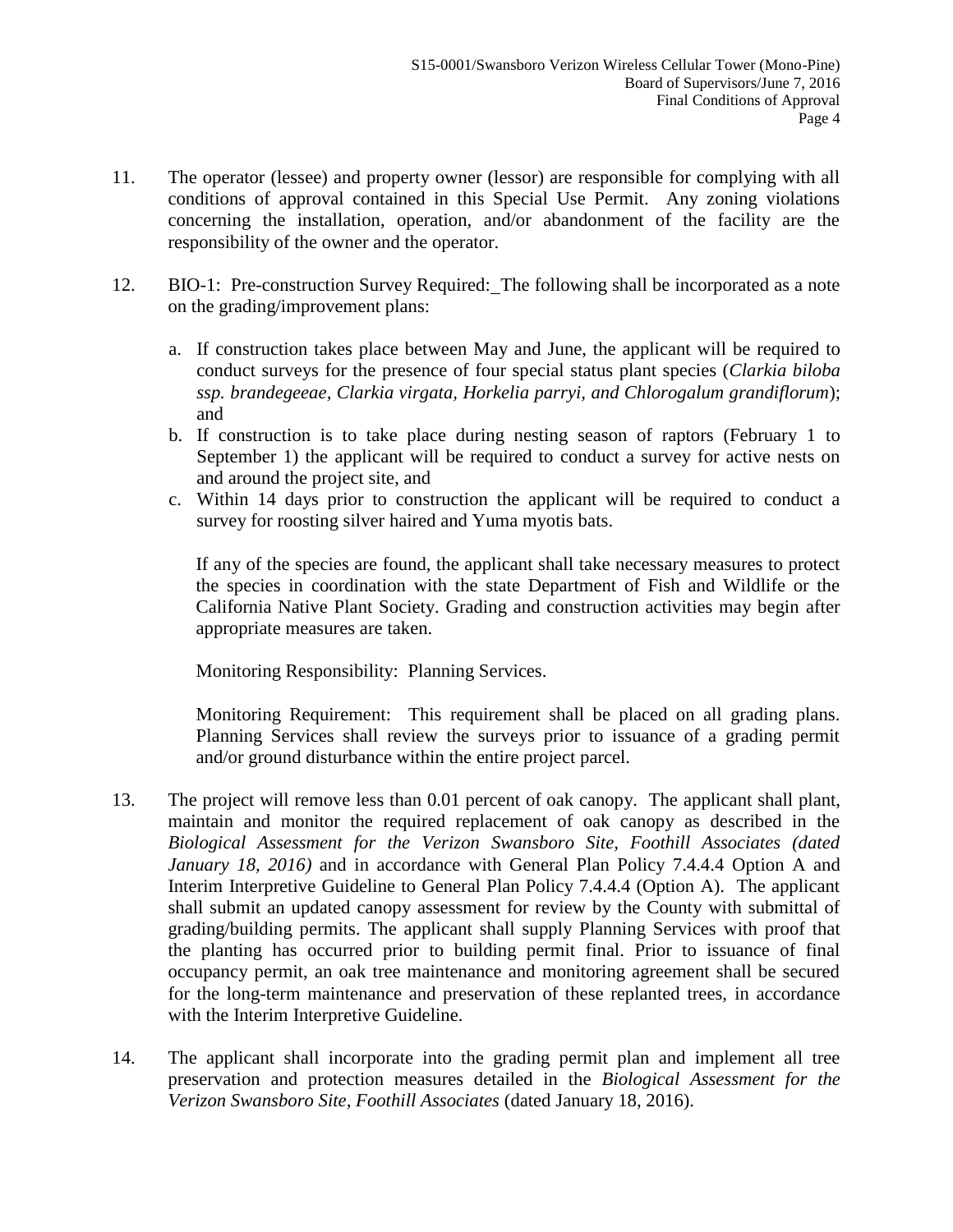15. The following shall be incorporated as a note on the grading/improvement plans:

In the event archeological resources are discovered during grading and construction activities, the applicant shall ensure that all such activities cease within 50 feet of the discovery until an archaeologist can examine the find in place. If the find is determined to be a "unique archaeological resource", contingency funding, and a time allotment sufficient to allow recovering an archaeological sample or to employ one of the avoidance measures may be required under the provisions set forth in Section 21083.2 of the Public Resources Code. Construction work could continue on other parts of the project site while archaeological mitigation takes place.

If the find is determined to be a unique archeological resource, the archaeologist shall determine the proper method(s) for handling the resource or item in accordance with Section 21083.2(b-k). Any additional costs as a result of complying with this section shall be borne by the project applicant. Grading and construction activities may resume after appropriate measures are taken or the site is determined a nonunique archeological resource.

Planning Services shall verify the inclusion of this notation on the grading plans prior to the issuance of a grading permit.

16. The following shall be incorporated as a note on the grading/improvement plans:

In the event of the discovery of human remains, all work shall cease and the County coroner shall be immediately notified pursuant to subdivision (c) of Section 7050.5 of the Health and Safety Code and Section 5097.98 of the Public Resources Code. The Coroner shall make his or her determination within two working days from the time the person responsible for the excavation, or his or her authorized representative, notifies the coroner of the discovery or recognition of the human remains. If the Coroner determines that the remains are not subject to his or her authority and if the Coroner recognizes the human remains to be those of a Native American, or has reason to believe that they are those of a Native American, he or she shall contact, by telephone within 24 hours, the Native American Heritage Commission.

Upon the discovery of the Native American remains, the landowner shall ensure that the immediate vicinity, according to generally accepted cultural or archaeological standards or practices, where the Native American human remains are located, is not damaged or disturbed by further development activity until the landowner has discussed and conferred, as prescribed in Section 5097.98 of the Public Resources Code, with the most likely descendants regarding their recommendations. The descendants shall complete their inspection and make their recommendation within 48 hours of their notification by the Native American Heritage Commission. The recommendation may include the scientific removal and nondestructive analysis of human remains and items associated with Native American burials or other proper method(s) for handling the remains in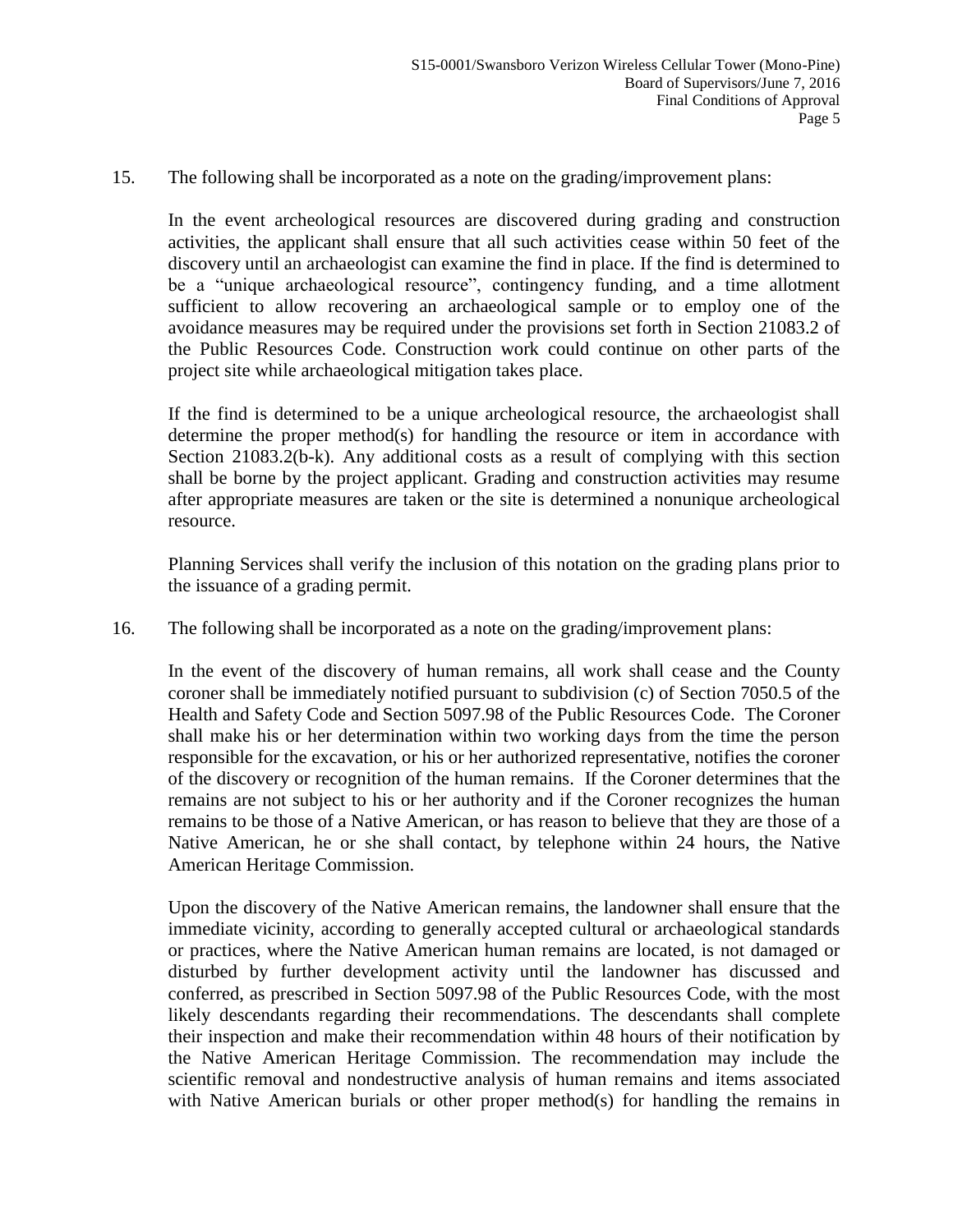accordance with Section 5097.98(b-h). Any additional costs as a result of complying with this section shall be borne by the project applicant. Grading and construction activities may resume after appropriate measures are taken.

Planning Services shall verify the inclusion of this notation on the grading plans prior to the issuance of a grading permit.

17. In the event of any legal action instituted by a third party challenging the validity of any provision of this approval, the developer and landowner agree to be responsible for the costs of defending such suit and shall hold County harmless from any legal fees or costs County may incur as a result of such action.

The developer and land owner shall defend, indemnify, and hold harmless El Dorado County and its agents, officers, and employees from any claim, action, or proceeding against El Dorado County or its agents, officers, or employees to attack, set aside, void, or annul an approval of El Dorado County concerning a special use permit.

The County shall notify the applicant of any claim, action, or proceeding, and the County shall cooperate fully in the defense.

18. The applicant shall repair all damage to the access roads caused by installation of the cell tower facility (One Eye Creek Road and the access to the cell tower facility site).

# **Air Quality Management District**

- 19. Fugitive Dust: The project construction will involve grading and excavation operations, which will result in a temporary negative impact on air quality with regard to the release of particulate matter (PM10) in the form of dust. The project shall adhere to the regulations and mitigation measures for fugitive dust emissions during the construction process. In addition, a Fugitive Dust Mitigation Plan (DMP) Application with appropriate fees shall be submitted to and approved by the AQMD prior to start of project construction. (Rules 223 and 223.1)
- 20. Paving: Project construction may involve road development and shall adhere to AQMD Rule 224 Cutback and Emulsified Asphalt Paving Materials (Rule 224).
- 21. Painting/Coating: The project construction may involve the application of architectural coating, which shall adhere to AQMD Rule 215 Architectural Coatings.
- 22. Construction Emissions: During construction, all self-propelled diesel-fueled engines greater than 25 horsepower shall be in compliance with the California Air Resources Board (ARB) Regulation for In-Use Off-Road Diesel Fueled Fleets (Section 2449 et al, title 13, article 4.8, chapter 9, California Code of Regulations (CCR)). The full text of the regulation can be found at ARB's website here: http://www.arb.ca.gov/msprog/ordiesel/ordiesel.htm. An applicability flow chart can be